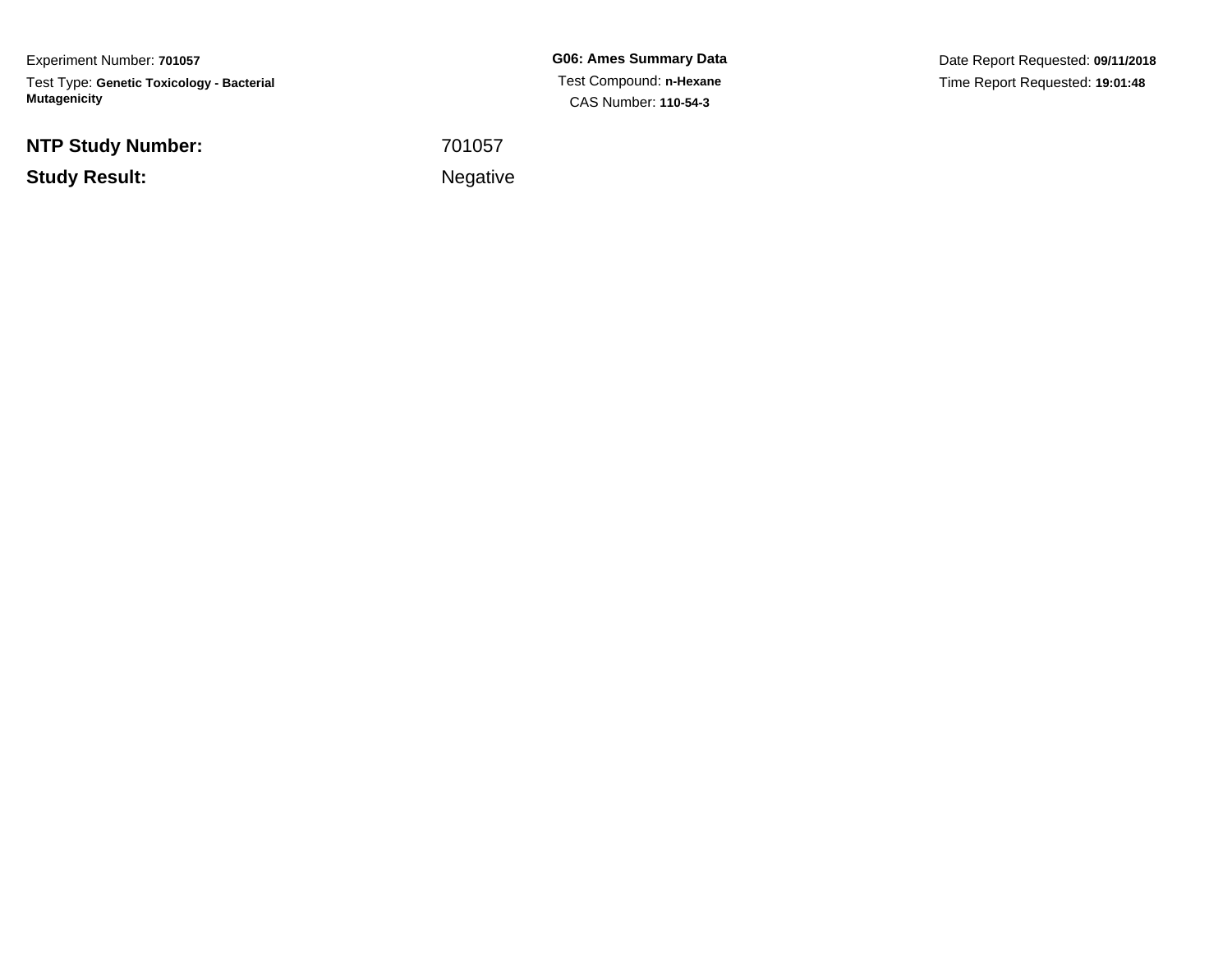Test Type: **Genetic Toxicology - Bacterial Mutagenicity**

**G06: Ames Summary Data** Test Compound: **n-Hexane**CAS Number: **110-54-3**

|                               |                   |                   | Strain: TA100               |                        |                     |
|-------------------------------|-------------------|-------------------|-----------------------------|------------------------|---------------------|
| Dose (ug/Plate)               | <b>Without S9</b> | <b>Without S9</b> | <b>With 10% Rat S9</b>      | <b>With 10% Rat S9</b> | With 10% Hamster S9 |
| Vehicle Control <sup>1</sup>  | $157 \pm 3.0$     | $143 \pm 5.5$     | $138 \pm 10.1$              | $145 \pm 13.1$         | $131 \pm 4.4$       |
| 1.0                           | $143 \pm 9.0$     | $127 \pm 13.0$    |                             |                        |                     |
| 3.3                           | $144 \pm 0.9$     | $139 \pm 3.5$     |                             | $138 \pm 8.5$          |                     |
| 10.0                          | $135 \pm 5.5$     | $133 \pm 7.2$     | $148 \pm 3.5$               | $140 \pm 3.5$          | $135 \pm 14.5$      |
| 33.0                          | $142 \pm 6.2$     | $133 \pm 4.3$     | $140 \pm 5.0$               | $140 \pm 4.4$          | $137 \pm 2.3$       |
| 100.0                         | $120 \pm 22.6^s$  | $127 \pm 3.8^s$   | $143 \pm 5.5$               | $145 \pm 14.9$         | $136 \pm 2.7$       |
| 333.0                         |                   |                   | $123 \pm 10.7$ <sup>s</sup> | $153 + 7.7$            | $147 \pm 4.9$       |
| 1000.0                        |                   |                   | Toxic                       |                        | $126 \pm 3.5^s$     |
| <b>Trial Summary</b>          | Negative          | Negative          | Negative                    | Negative               | Negative            |
| Positive Control <sup>2</sup> |                   |                   |                             |                        | $1675 \pm 87.0$     |
| Positive Control <sup>3</sup> |                   |                   | $1341 \pm 49.5$             | $850 \pm 17.1$         |                     |
| Positive Control <sup>4</sup> | $2568 \pm 16.0$   | $1072 \pm 17.7$   |                             |                        |                     |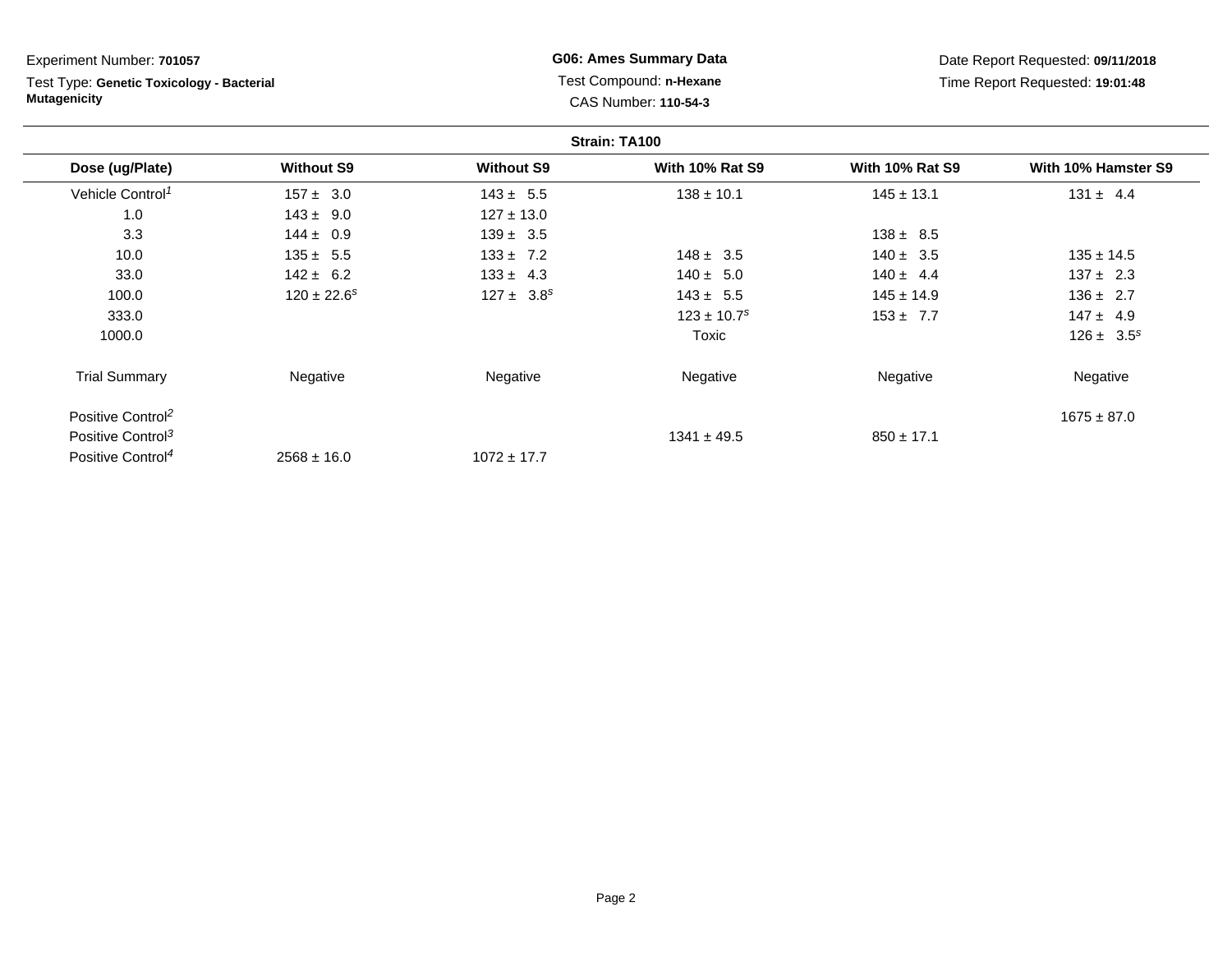Test Type: **Genetic Toxicology - Bacterial Mutagenicity**

### **Strain: TA100**

| Dose (ug/Plate)               | With 10% Hamster S9 |
|-------------------------------|---------------------|
| Vehicle Control <sup>1</sup>  | $150 \pm 11.8$      |
| 1.0                           |                     |
| 3.3                           | $138 \pm 1.2$       |
| 10.0                          | $157 \pm 2.1$       |
| 33.0                          | $135 \pm 0.9$       |
| 100.0                         | $136 \pm 8.5$       |
| 333.0                         | $148 \pm 2.6^s$     |
| 1000.0                        |                     |
| <b>Trial Summary</b>          | Negative            |
| Positive Control <sup>2</sup> | $771 \pm 29.4$      |
| Positive Control <sup>3</sup> |                     |
| Positive Control <sup>4</sup> |                     |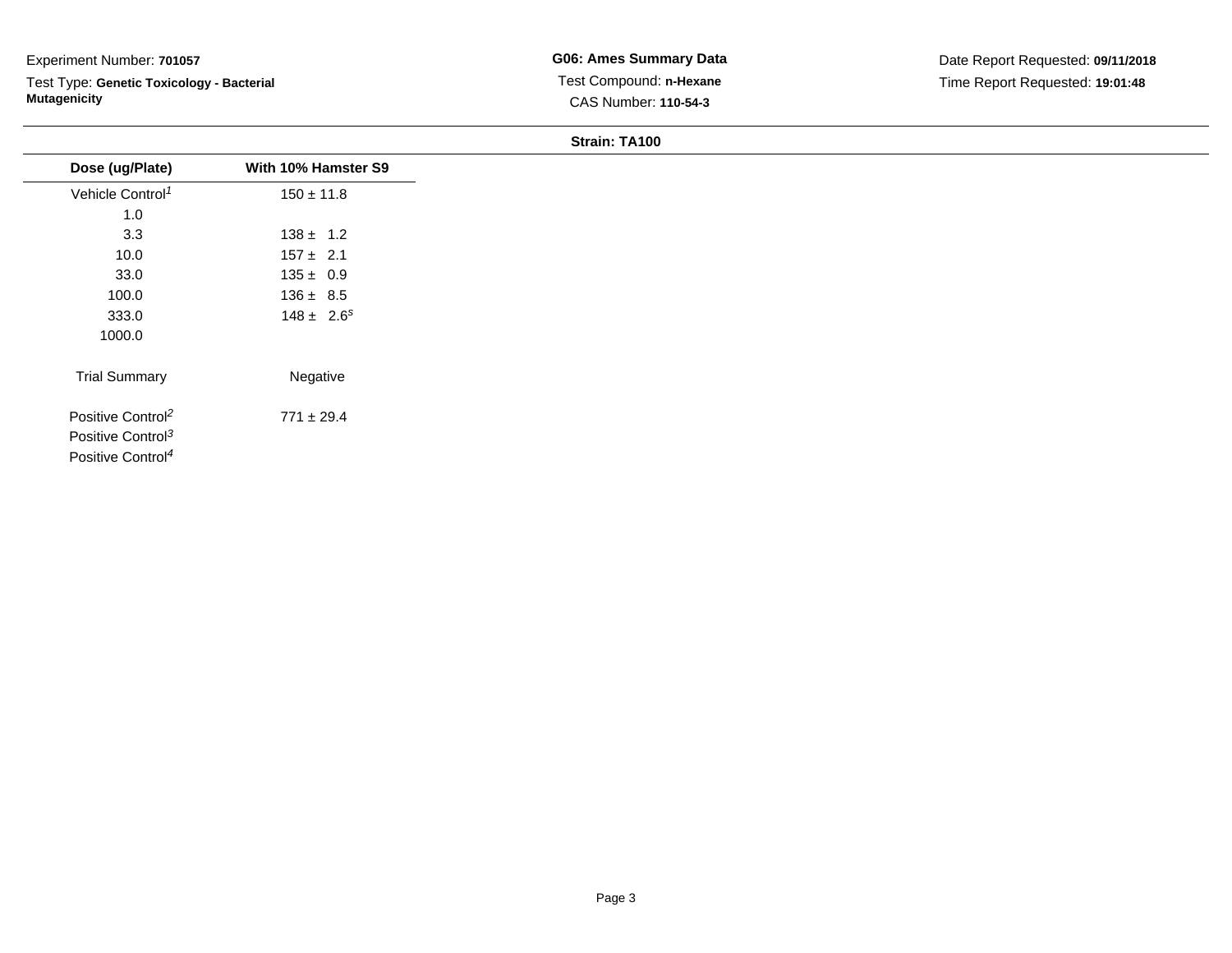Test Type: **Genetic Toxicology - Bacterial Mutagenicity**

**G06: Ames Summary Data** Test Compound: **n-Hexane**CAS Number: **110-54-3**

|                               |                   |                   | Strain: TA1535         |                        |                     |
|-------------------------------|-------------------|-------------------|------------------------|------------------------|---------------------|
| Dose (ug/Plate)               | <b>Without S9</b> | <b>Without S9</b> | <b>With 10% Rat S9</b> | <b>With 10% Rat S9</b> | With 10% Hamster S9 |
| Vehicle Control <sup>1</sup>  | $24 \pm 1.5$      | $28 \pm 1.5$      | $19 \pm 3.7$           | $25 \pm 3.6$           | $14 \pm 0.6$        |
| 1.0                           | $25 \pm 0.3$      | $24 \pm 1.5$      |                        |                        |                     |
| 3.3                           | $27 \pm 4.3$      | $21 \pm 3.4$      |                        | $23 \pm 2.3$           |                     |
| 10.0                          | $23 \pm 3.2$      | $26 \pm 2.7$      | $19 \pm 0.9$           | $28 \pm 1.3$           | $14 \pm 0.9$        |
| 33.0                          | $31 \pm 2.2$      | $23 \pm 4.3$      | $20 \pm 2.7$           | $21 \pm 2.6$           | $16 \pm 3.4$        |
| 100.0                         | $28 \pm 3.8$      | $22 \pm 2.9^s$    | $17 \pm 2.9$           | $21 \pm 1.8$           | $15 \pm 0.9$        |
| 333.0                         |                   |                   | $13 \pm 3.2^s$         | $23 \pm 2.1^s$         | $16 \pm 1.2$        |
| 1000.0                        |                   |                   | $12 \pm 0.5^s$         |                        | $12 \pm 1.0^s$      |
| <b>Trial Summary</b>          | Negative          | Negative          | Negative               | Negative               | Negative            |
| Positive Control <sup>2</sup> |                   |                   |                        |                        | $139 \pm 4.3$       |
| Positive Control <sup>3</sup> |                   |                   | $78 \pm 3.7$           | $56 \pm 3.5$           |                     |
| Positive Control <sup>4</sup> | $2023 \pm 41.9$   | $863 \pm 34.0$    |                        |                        |                     |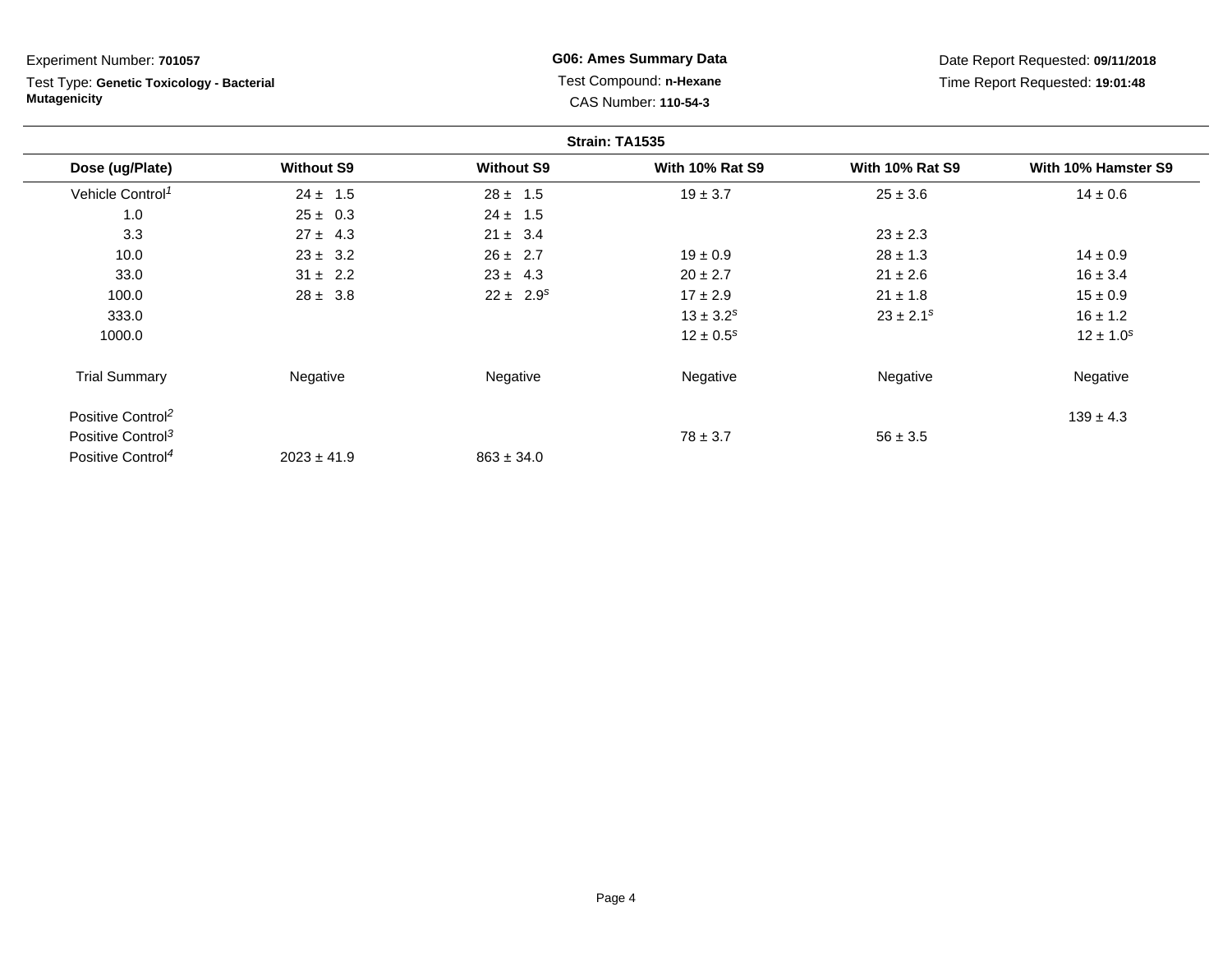Test Type: **Genetic Toxicology - Bacterial Mutagenicity**

### **Strain: TA1535**

| Dose (ug/Plate)               | With 10% Hamster S9 |
|-------------------------------|---------------------|
| Vehicle Control <sup>1</sup>  | $24 \pm 2.2$        |
| 1.0                           |                     |
| 3.3                           | $18 \pm 4.3$        |
| 10.0                          | $19 \pm 1.9$        |
| 33.0                          | $23 \pm 1.5$        |
| 100.0                         | $22 \pm 2.3$        |
| 333.0                         | $17 \pm 1.2^s$      |
| 1000.0                        |                     |
| <b>Trial Summary</b>          | Negative            |
| Positive Control <sup>2</sup> | $53 \pm 3.5$        |
| Positive Control <sup>3</sup> |                     |
| Positive Control <sup>4</sup> |                     |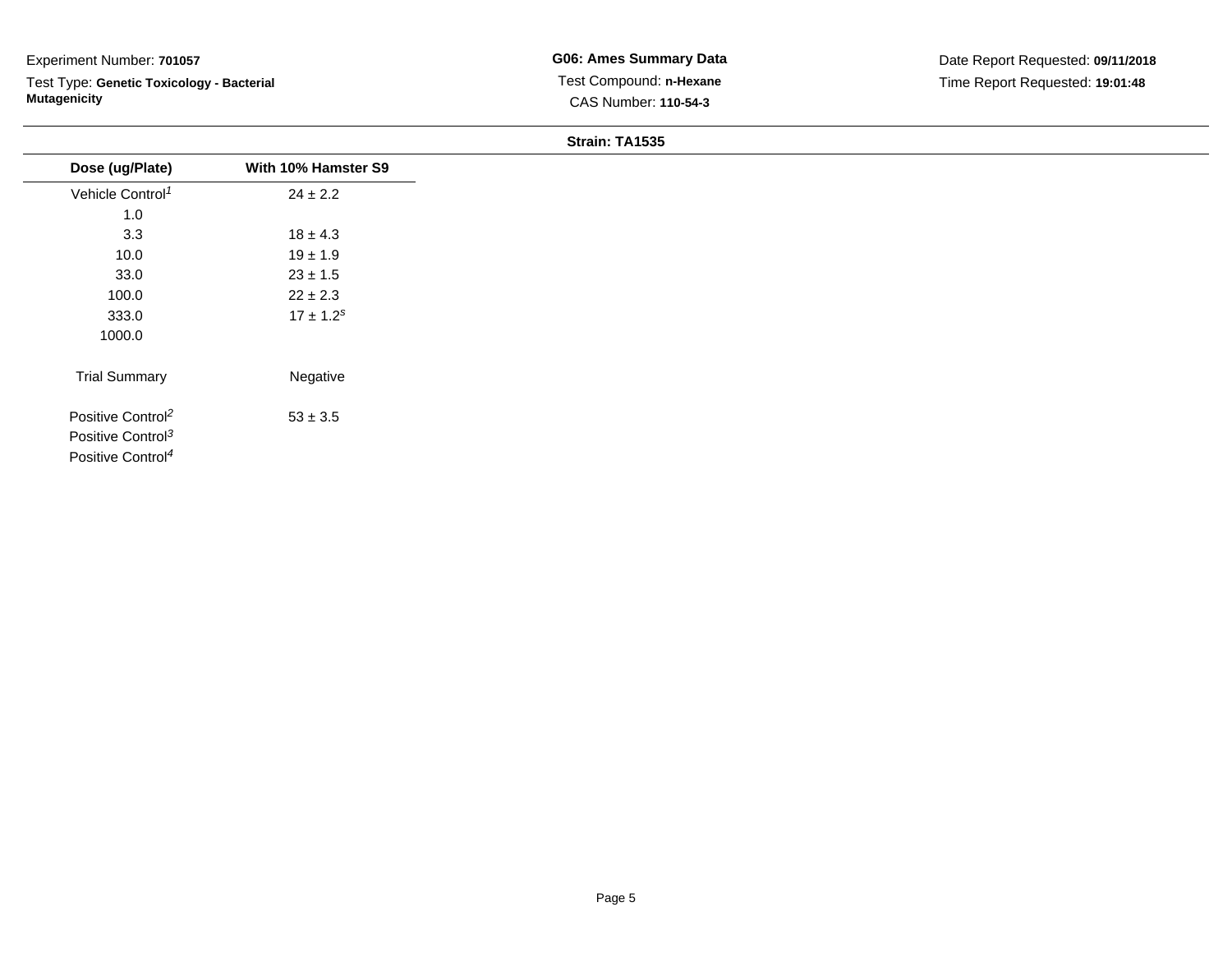Test Type: **Genetic Toxicology - Bacterial Mutagenicity**

**G06: Ames Summary Data** Test Compound: **n-Hexane**CAS Number: **110-54-3**

|                               |                   |                   | Strain: TA1537           |                        |                     |
|-------------------------------|-------------------|-------------------|--------------------------|------------------------|---------------------|
| Dose (ug/Plate)               | <b>Without S9</b> | <b>Without S9</b> | <b>With 10% Rat S9</b>   | <b>With 10% Rat S9</b> | With 10% Hamster S9 |
| Vehicle Control <sup>1</sup>  | $6 \pm 2.2$       | $7 \pm 1.2$       | $5 \pm 0.7$              | $7 \pm 0.9$            | $5 \pm 2.2$         |
| 1.0                           | $7 \pm 0.6$       | $10 \pm 2.1$      |                          |                        |                     |
| 3.3                           | $3 \pm 1.3$       | $7 \pm 2.0$       |                          | 6 ± 0.9                |                     |
| 10.0                          | $5 \pm 0.3$       | $4 \pm 1.2$       | $10 \pm 1.0$             | $4 \pm 0.6$            | $9 \pm 0.3$         |
| 33.0                          | $5 \pm 2.5$       | 7 ±<br>1.0        | $10 \pm 1.2$             | $8 \pm 1.2$            | $7 \pm 1.9$         |
| 100.0                         | $7 \pm 2.3$       | $4 \pm 0.3^{s}$   | $8 \pm 1.2$              | $7 \pm 1.2$            | $7 \pm 1.0$         |
| 333.0                         |                   |                   | $7 \pm 2.6$ <sup>s</sup> | $7 \pm 1.8^s$          | $7 \pm 1.2$         |
| 1000.0                        |                   |                   | $4 \pm 0.5^{s}$          |                        | $6 \pm 1.0^{s}$     |
| <b>Trial Summary</b>          | Negative          | Negative          | Negative                 | Negative               | Negative            |
| Positive Control <sup>2</sup> |                   |                   |                          |                        | $194 \pm 4.3$       |
| Positive Control <sup>3</sup> |                   |                   | $100 \pm 7.6$            | $44 \pm 1.5$           |                     |
| Positive Control <sup>5</sup> | $757 \pm 84.2$    | $190 \pm 11.2$    |                          |                        |                     |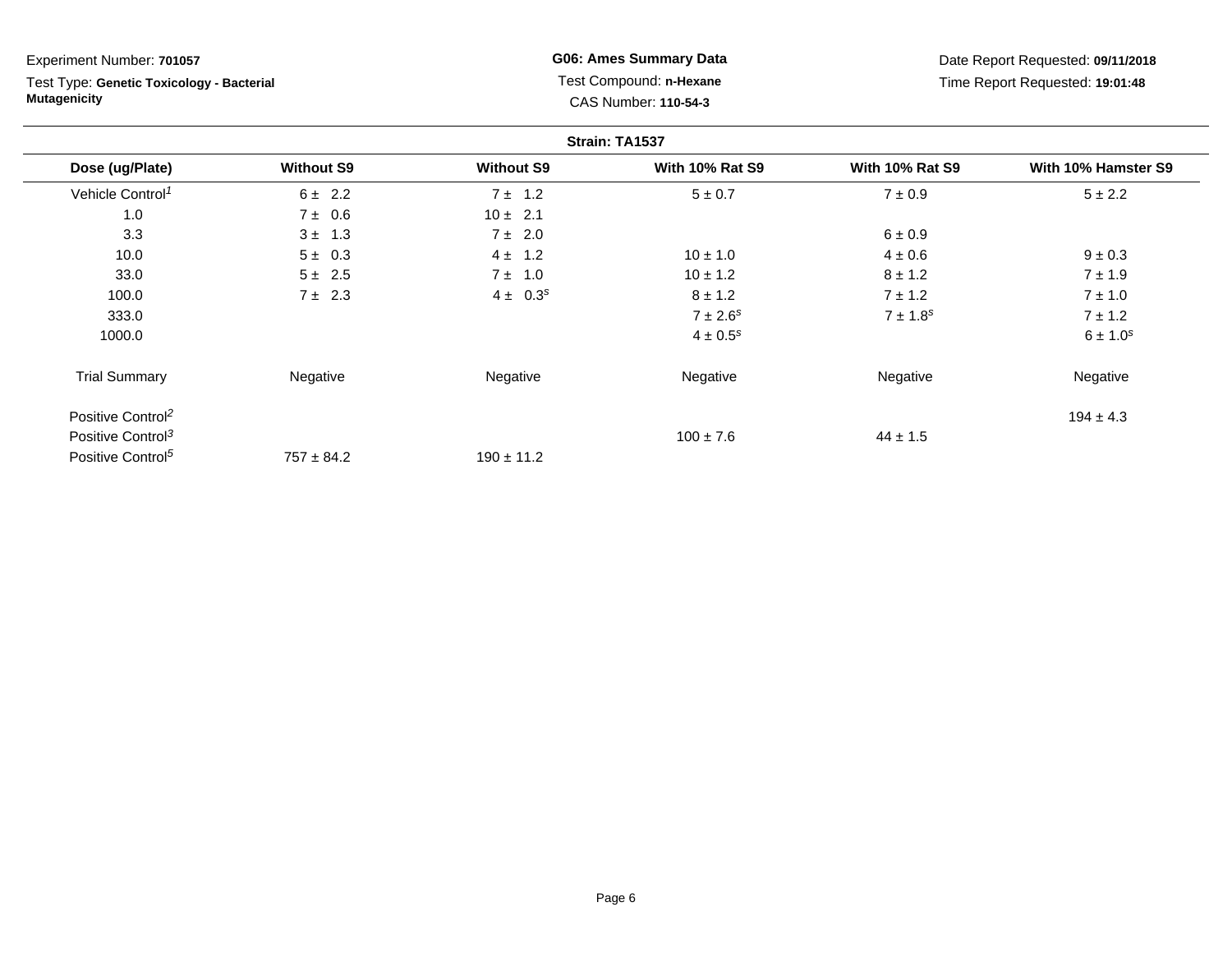Test Type: **Genetic Toxicology - Bacterial Mutagenicity**

### **Strain: TA1537**

| Dose (ug/Plate)               | With 10% Hamster S9 |
|-------------------------------|---------------------|
| Vehicle Control <sup>1</sup>  | 6 ± 2.4             |
| 1.0                           |                     |
| 3.3                           | $10 \pm 2.7$        |
| 10.0                          | $5 \pm 1.2$         |
| 33.0                          | $8\pm0.9$           |
| 100.0                         | $6\pm0.7$           |
| 333.0                         | $7 \pm 1.5$         |
| 1000.0                        |                     |
| <b>Trial Summary</b>          | Negative            |
| Positive Control <sup>2</sup> | $44 \pm 2.4$        |
| Positive Control <sup>3</sup> |                     |
| Positive Control <sup>5</sup> |                     |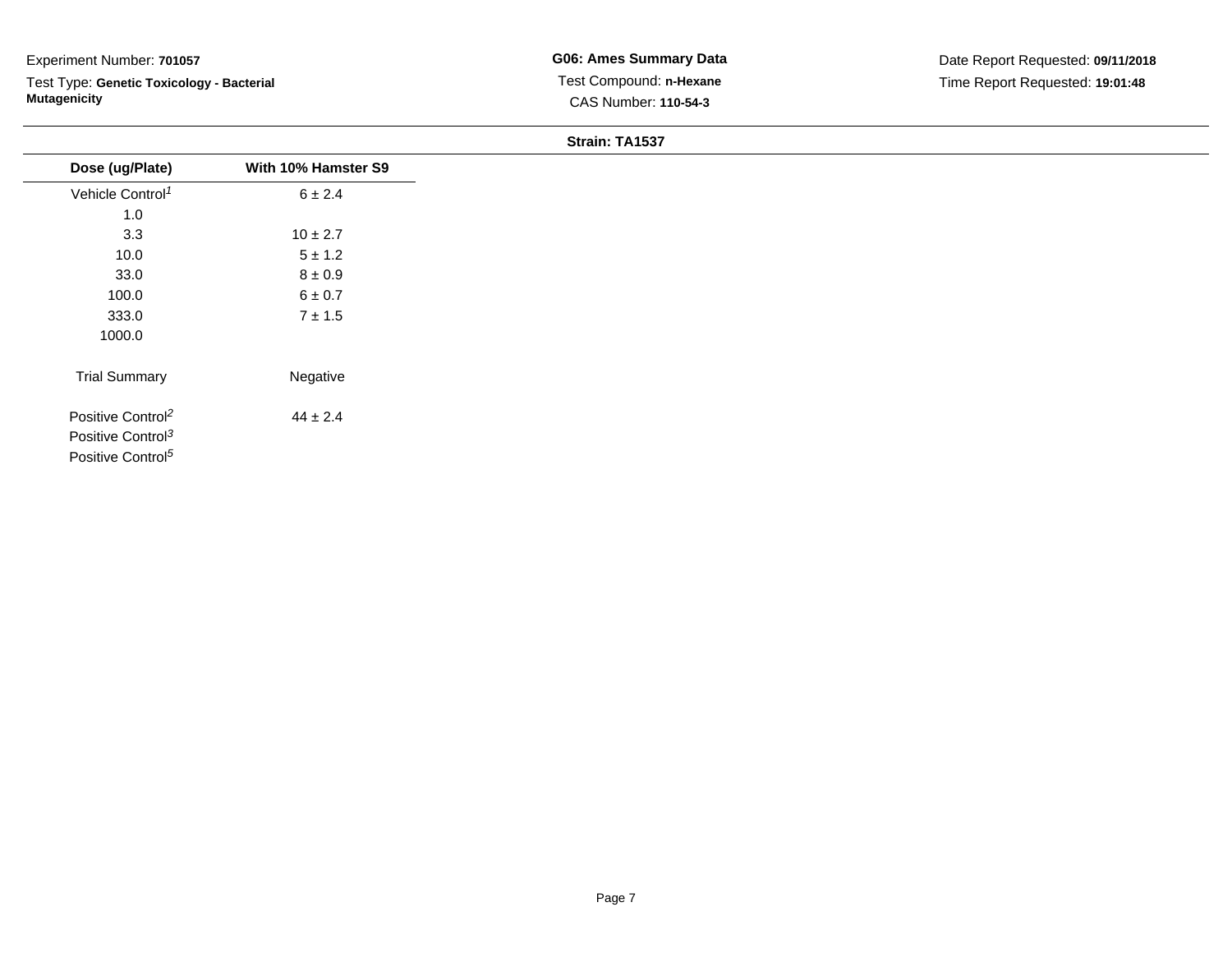Test Type: **Genetic Toxicology - Bacterial Mutagenicity**

**G06: Ames Summary Data** Test Compound: **n-Hexane**CAS Number: **110-54-3**

|                               |                   |                   | <b>Strain: TA98</b>    |                        |                        |
|-------------------------------|-------------------|-------------------|------------------------|------------------------|------------------------|
| Dose (ug/Plate)               | <b>Without S9</b> | <b>Without S9</b> | <b>With 10% Rat S9</b> | <b>With 10% Rat S9</b> | <b>With 10% Rat S9</b> |
| Vehicle Control <sup>1</sup>  | $21 \pm 3.8$      | $21 \pm 2.6$      | $19 \pm 0.3^s$         | $29 \pm 3.5$           | $28 \pm 2.3$           |
| 1.0                           | $22 \pm 3.5$      | $19 \pm 1.5$      |                        |                        |                        |
| 3.3                           | $18 \pm 5.4$      | $24 \pm 2.1$      |                        |                        | $25 \pm 2.3$           |
| 10.0                          | $22 \pm 3.5$      | $23 \pm 0.6$      | Toxic                  | $24 \pm 2.2$           | $33 \pm 6.1$           |
| 33.0                          | $24 \pm 4.9$      | $23 \pm 3.0$      | Toxic                  | $33 \pm 2.4$           | $31 \pm 6.4$           |
| 100.0                         | $18 \pm 2.2$      | $21 \pm 1.5$      | $15 \pm 2.5^s$         | $30 \pm 2.7$           | $27 \pm 0.3$           |
| 333.0                         |                   |                   | $26 \pm 1.0^s$         | $28 \pm 3.2$           | $26 \pm 1.7$           |
| 1000.0                        |                   |                   | $21 \pm 2.7^s$         | $27 \pm 1.3^s$         |                        |
| <b>Trial Summary</b>          | Negative          | Negative          | Negative               | Negative               | Negative               |
| Positive Control <sup>2</sup> |                   |                   |                        |                        |                        |
| Positive Control <sup>3</sup> |                   |                   | $1165 \pm 17.2$        | $2077 \pm 37.7$        | $690 \pm 37.2$         |
| Positive Control <sup>6</sup> | $2537 \pm 53.9$   | $1112 \pm 79.8$   |                        |                        |                        |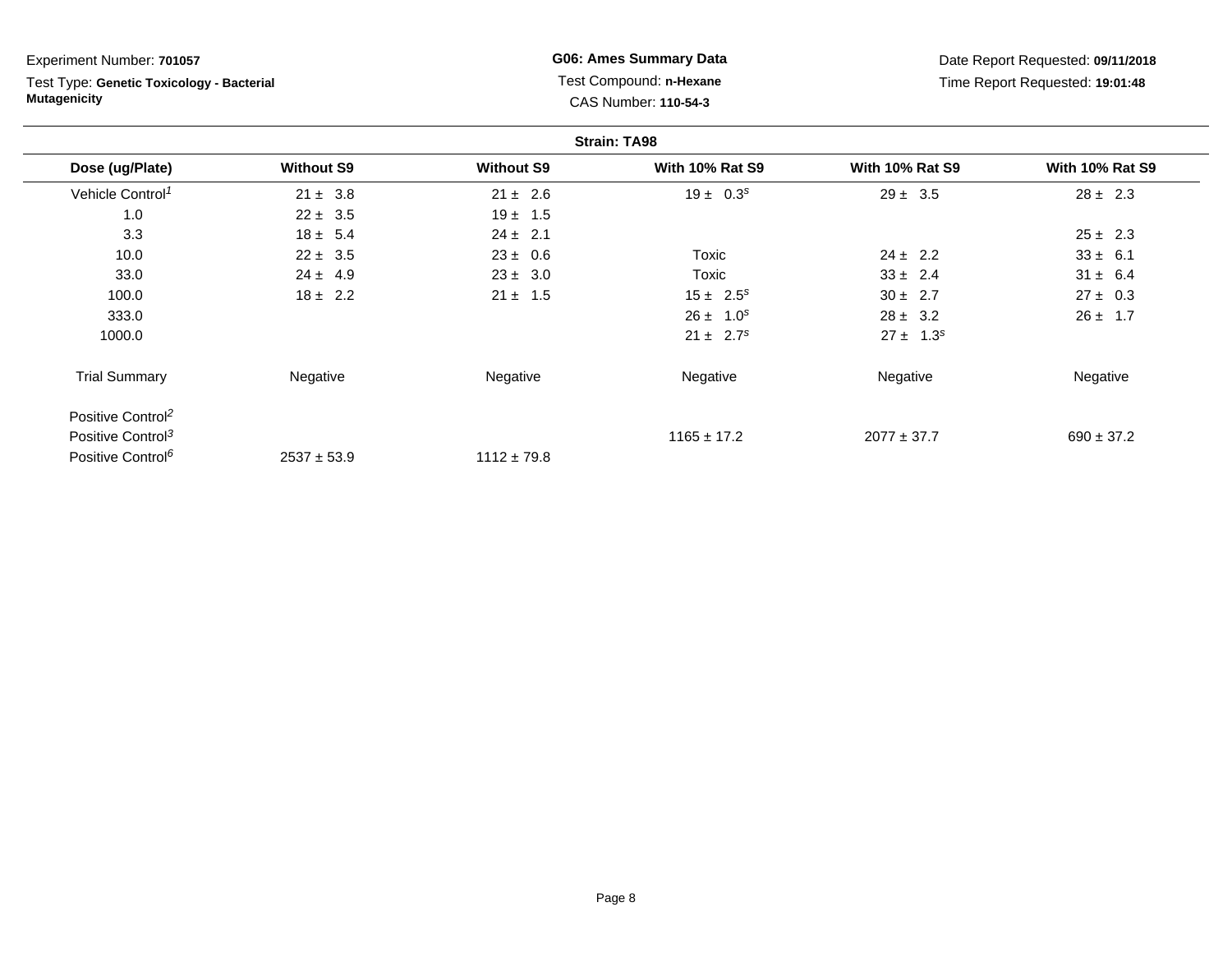Test Type: **Genetic Toxicology - Bacterial Mutagenicity**

**G06: Ames Summary Data** Test Compound: **n-Hexane**CAS Number: **110-54-3**

|                               |                     | <b>Strain: TA98</b> |
|-------------------------------|---------------------|---------------------|
| Dose (ug/Plate)               | With 10% Hamster S9 | With 10% Hamster S9 |
| Vehicle Control <sup>1</sup>  | $33 \pm 2.9$        | $31 \pm 1.7$        |
| 1.0                           |                     |                     |
| 3.3                           |                     | $31 \pm 1.2$        |
| 10.0                          | $32 \pm 2.7$        | $32 \pm 1.2$        |
| 33.0                          | $26 \pm 1.2$        | $32 \pm 3.2$        |
| 100.0                         | $29 \pm 0.3$        | $32 \pm 2.7$        |
| 333.0                         | $17 \pm 2.5^s$      | $33 \pm 1.2$        |
| 1000.0                        | $22 \pm 7.5^s$      |                     |
| <b>Trial Summary</b>          | Negative            | Negative            |
| Positive Control <sup>2</sup> | $1561 \pm 64.5$     | $778 \pm 54.6$      |
| Positive Control <sup>3</sup> |                     |                     |
| Positive Control <sup>6</sup> |                     |                     |